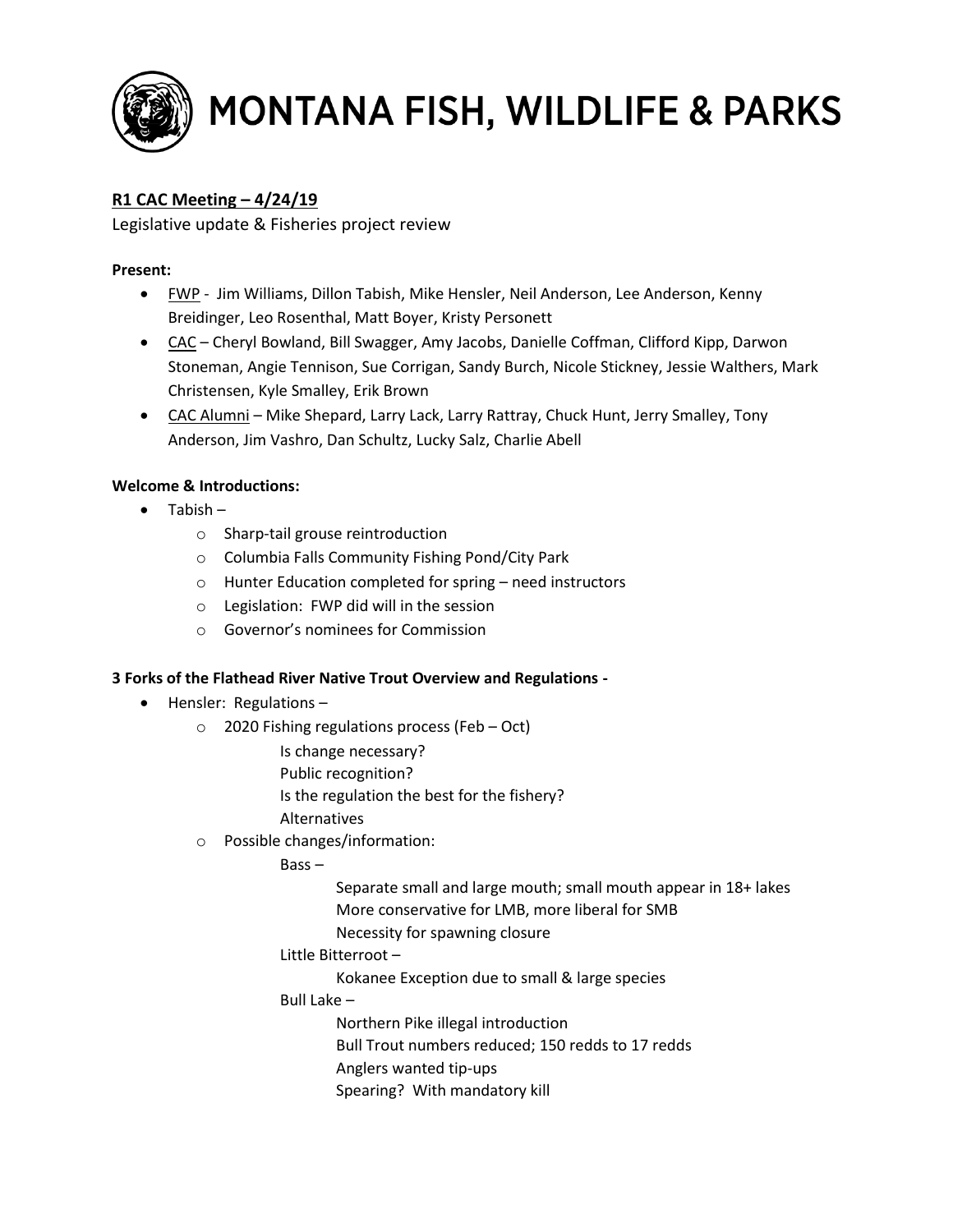Walleye/crappy –

Necessity to be in Western District rules

Group wants them to be classified as "native"

Thompson River Exceptions –

\*size of fish in different lakes/same species

Flathead River -

Complicated regulations, simplify them

Three Forks of the Flathead -

Terminal tackle, downstream extent

- Leo Rosenthal 3 Forks of the Flathead:
	- o Overview of fisheries monitoring and population estimates
		- Bull Trout: Threatened under ESA, complex life history, many threats
		- WCT: MT State Fish, reduced distribution, few pure populations

Bull Trout fishery reopened 2004

Don't forget, keep them wet

Change angler philosophy – what's a good day of fishing?

o Proposed changes

Single point hooks only; Rapala is one hook

Allow all tackle types

3 Forks down to Teakettle

- Proactive vs reactive
- o Creel survey discussion
- o General discussion:

Tony A – barbless in Idaho; hooks deeper, holds better, enforcement is a factor Jessie W – hook limit, limited use?

Dani C – have regulation even if not enforceable

Mark C – guidelines?

- Larry R education, not regulation
- Sandy B online ed prior to purchasing license, social media, HOF/kids, update online tests, reach out of state anglers
- Bill S supportive, market it right
- Erik B great proposal, hook size could be limited also, Bull Trout reintroduction? FYI on patrack.com and South Fork fishery
- Jessie W stable population? Percentage of injured fish considered in viable populations?
- Leo catch rates are high (7-10/hr) due to clean water and little feed
- Mike S if regulation doesn't pass?
- Tony A look at science; bottom line
- Dan S support catch and release; regulation attacks tackle user, not \_\_\_\_, go single point (further)
- Sandy B why not limit bait fishing?
- Larry R 6-year-old kid; bait easiest to catch
- Jerry S is this the  $1<sup>st</sup>$  place? Others to look at for studies?